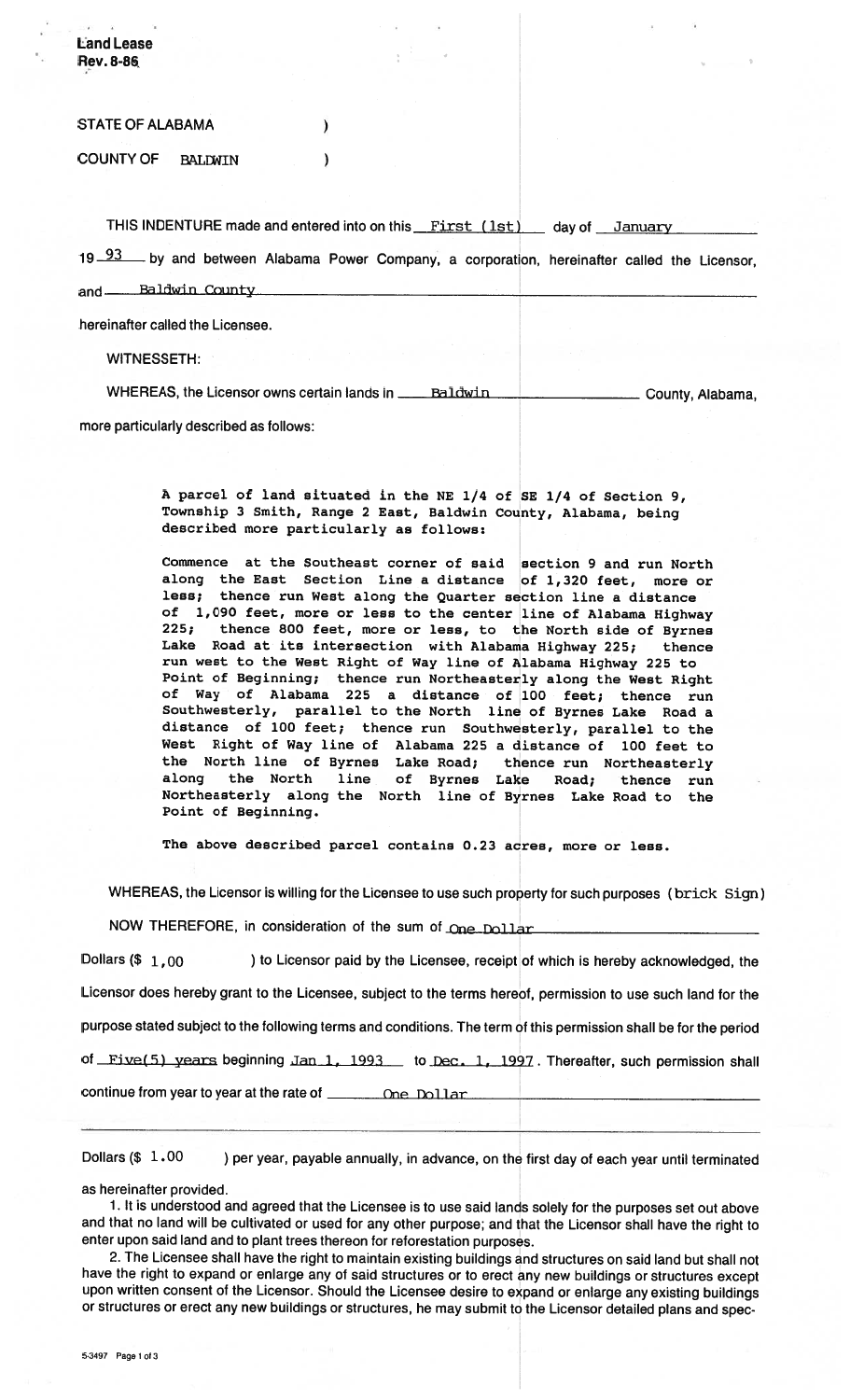ifications of the work proposed to be done and request the Licensor's approval thereof; but, until the Licensor gives written approval of the plans and specifications of the proposed work, the Licensee shall not have the right to proceed with the proposed work.

3. The Licensor reserves the right to lease, sell, cut timber from, use or grant permits for such purposes as it may see fit with respect to any part of said land that is not in actual use by the Licensee pursuant to the rights herein granted.

4. The Licensee agrees to keep the land occupied or used by him in a clean and sanitary condition and to comply with all the laws and regulations relative to sanitation imposed by the State of Alabama or any subdivision or department thereof. Such land shall at all times be subject to inspection by the Licensor and the authorized agents of the Alabama State Health Department or of any other department of the State or County having similar functions or duties.

5. The Licensee shall not cut down or deaden any green timber growing on said land or on any other land of the Licensor without the written consent of the Licensor.

6. The Licensee agrees upon the termination of this permit to leave the premises in as good condition as the date hereof.

7. This permit shall not be assignable; provided, however, that nothing herein contained shall prevent the Licensee from permitting the use of his camp and facilities by members of his family or other persons, provided always that he shall maintain control thereof and shall be responsible for the actions and conduct of such person or persons.

8. All ad valorem taxes which may be lawfully imposed by the State of Alabama and its subdivisions upon the leasehold interest created hereunder, and upon the dwelling and other improvements and facilities placed upon the licensed premises by the Licensee, shall be paid promptly by the Licensee.

9. It is understood and agreed that the rights of the Licensee hereunder shall be subject at all times to the right of the Licensor, its successors and assigns, to raise and lower the waters of the **River** River from time to time in the operation of its dam or dams and works, whether upstream or downstream from said lands, and to flood said lands and any other lands owned by it or which it has the right to flood, continuously or from time to time, and the Licensor shall not be liable for damages of any nature whatsoever which may result directly or indirectly by reason of the maintenance or operation of its said dam or dams and works.

10. Licensor, as an important condition of agreeing to the within license, has specifically bargained for Licensee to provide the following protection, on which both parties hereto have specifically focused in the bargaining process, and which shall apply in all events and under all circumstances:

Licensee agrees and covenants to release, indemnify, and to hold harmless the Licensor and the Licensor's agents, servants, or employees from any and all claims, damages, suits, or actions of any character for damages to property and for injury or death to persons arising out of, related to, or in any way associated or connected with or growing out of any use by the Licensee of that portion of the Licensor's property affected by the license, which is the subject of this instrument, in whatever manner the same may be caused, or whether or not the same be caused, occasioned or contributed to by the negligence, sole or concurrent, of the Licensor, or its agents, servants or employees. Such said release, indemnity and hold harmless agreement shall apply to all persons and shall specifically apply for any claims, damages, injuries, suits or actions of any character for injuries or damage suffered by the Licensee, any member of his family, his employees, his tenants, his guests, his licensees, or any other persons, firms or entities whomsoever, based upon any injury to person or persons or property resulting from or growing out of any use by Licensee of that portion of Licensors property affected by the license made the subject of this agreement.

This indemnification clause shall be given effect in accordance with its plain meaning and no rule of interpretation shall be given effect as to construe it contrary to the party responsible for its drafting.

11. The Licensor reserves the right to construct, operate, and maintain on said lands electric transmission lines and appliances in connection therewith, dams, power plants, locks, water channels and other structures or works necessary in connection with a dam or dams now constructed or to be constructed either up or down stream from the lands herein leased, and the right to do all things necessary in determining the usefulness of said lands therefor, and Licensor further reserves the right to back and maintain the waters of the

River, its tributaries and/or such channels from time to time over and upon all of said lands and to raise and lower such waters as it deems necessary, together with the right of ingress and egress, and the Licensor shall not be liable to the Licensee, his subtenants, employees, or anyone else whether residing on said lands temporarily or otherwise, for any loss or damage whatever accruing or resulting directly or indirectly therefrom, or for any of the consequences which may result from the construction, maintenance or operation of said transmission lines and appliances, dam or dams, power plants, locks, water channels, or other structures or works.

12. The Licensee is informed and understands that in the operation of the dams and/or as a result of natural river conditions affecting said river, there may be a rapid movement of water above and below such dams, and boats inadequately or improperly manned or equipped are likely to get beyond the control of their occupants if within one-half mile of such dams, and Licensee agrees for himself and his guests not to approach such dams within the distance of one-half mile.

13. This permit may be canceled and/or terminated by either party hereto giving to the other party thirty (30) days' notice in writing of its intention of so doing. Said notice shall be deemed given when placed in the United States mail addressed as follows:

## NOTICE TO LICENSEE NOTICE TO LICENSOR

Baldwin County P.O. Box 1488 Bay Minette, Alabama 36507

Alabama Power Company Corporate Real Estate Department P. 0. Box 2641 Birmingham, Alabama 35291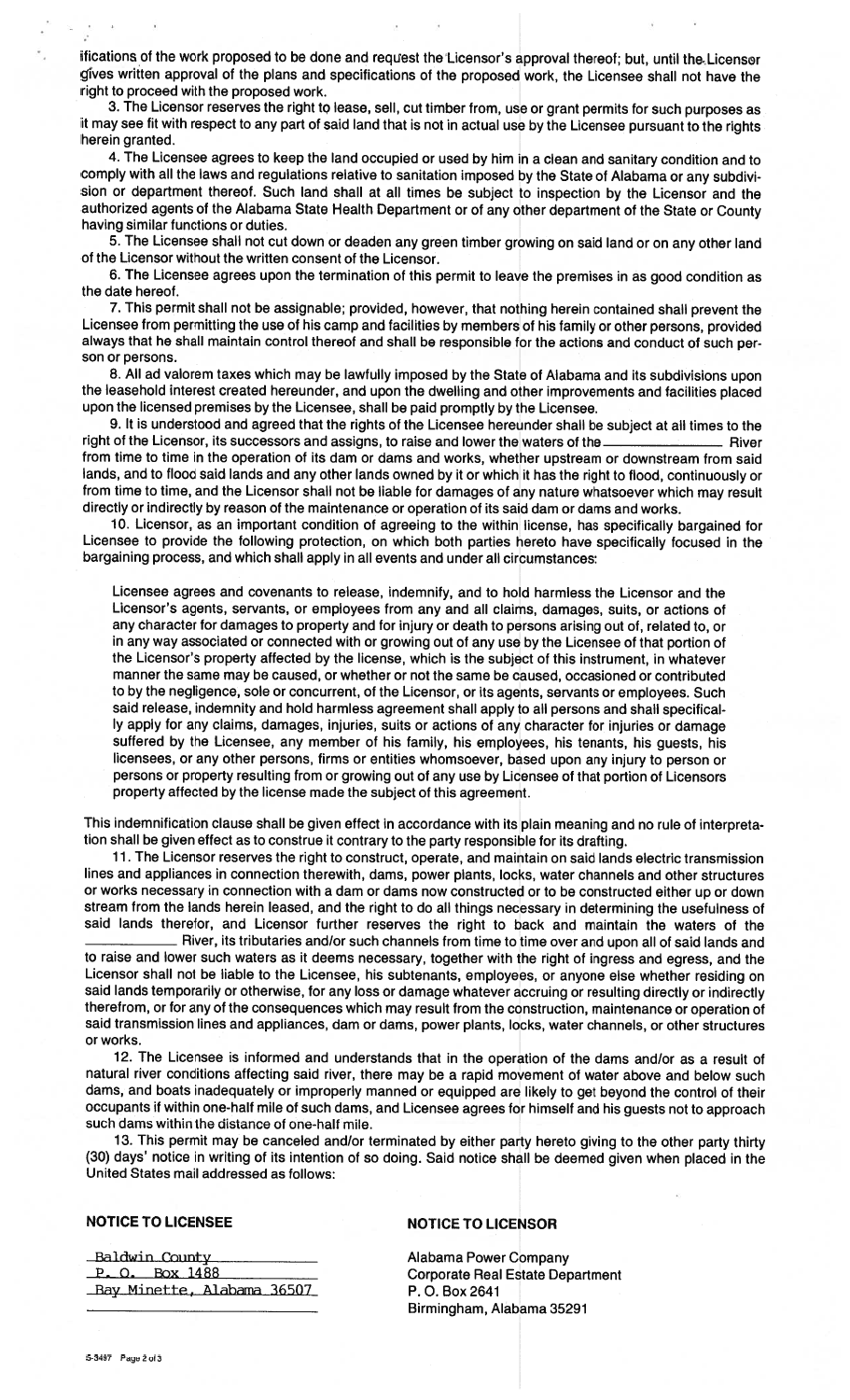**This instrument expresses the entire agreement between the parties and no condition, provision or obligation shall be binding upon the Licensor unless expressed herein. EXECUTED IN DUPLICATE the day and year above written.** 

**Witness:** 

Mulha

**Witness** 

**ALABAMA POWER COMPA** V, Licensor  $\sqrt{2}$ 

Licensee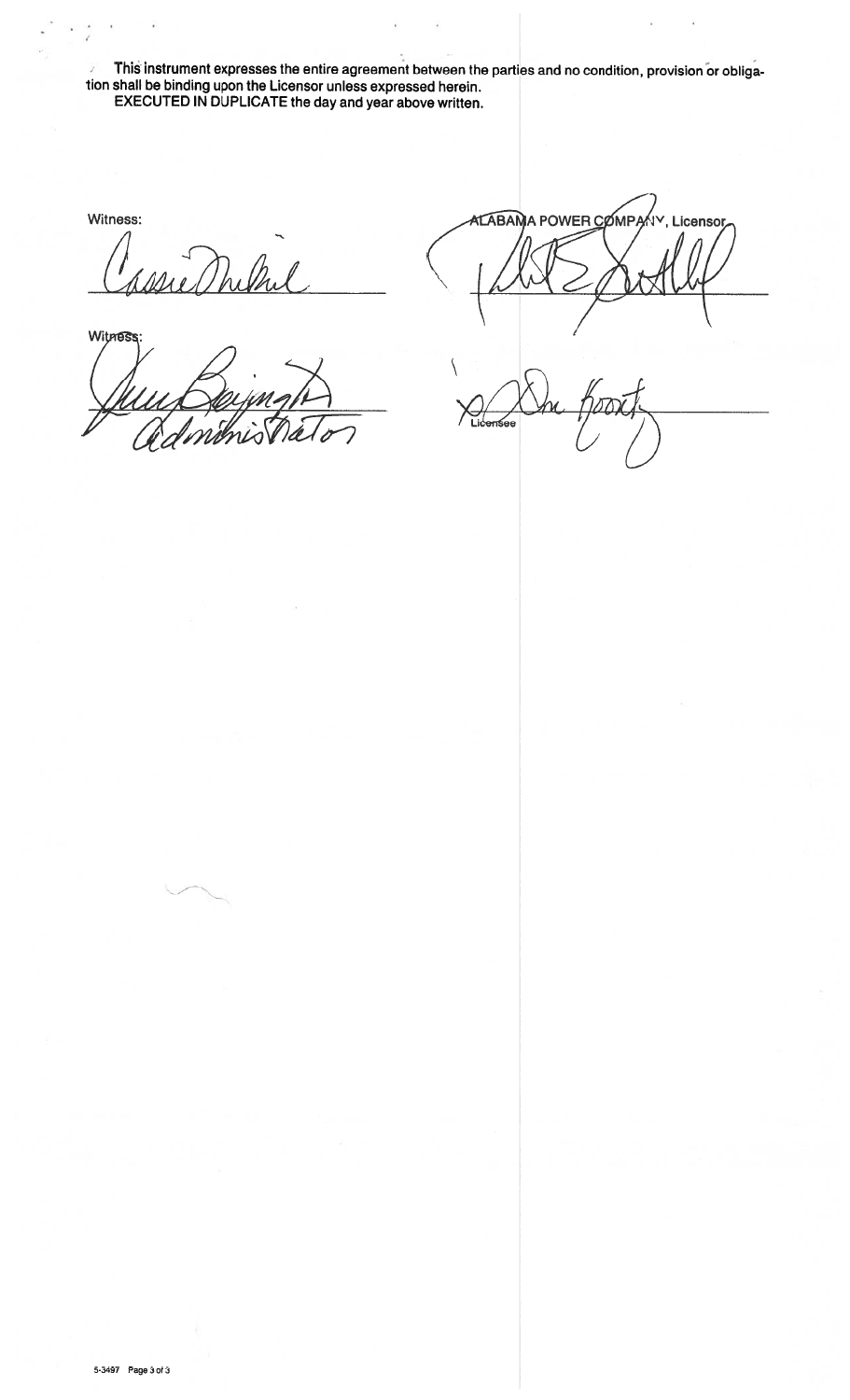$527674$  $\mathcal{Q}$ FRAGED LOCATION OF 100 1 30/4/7/20